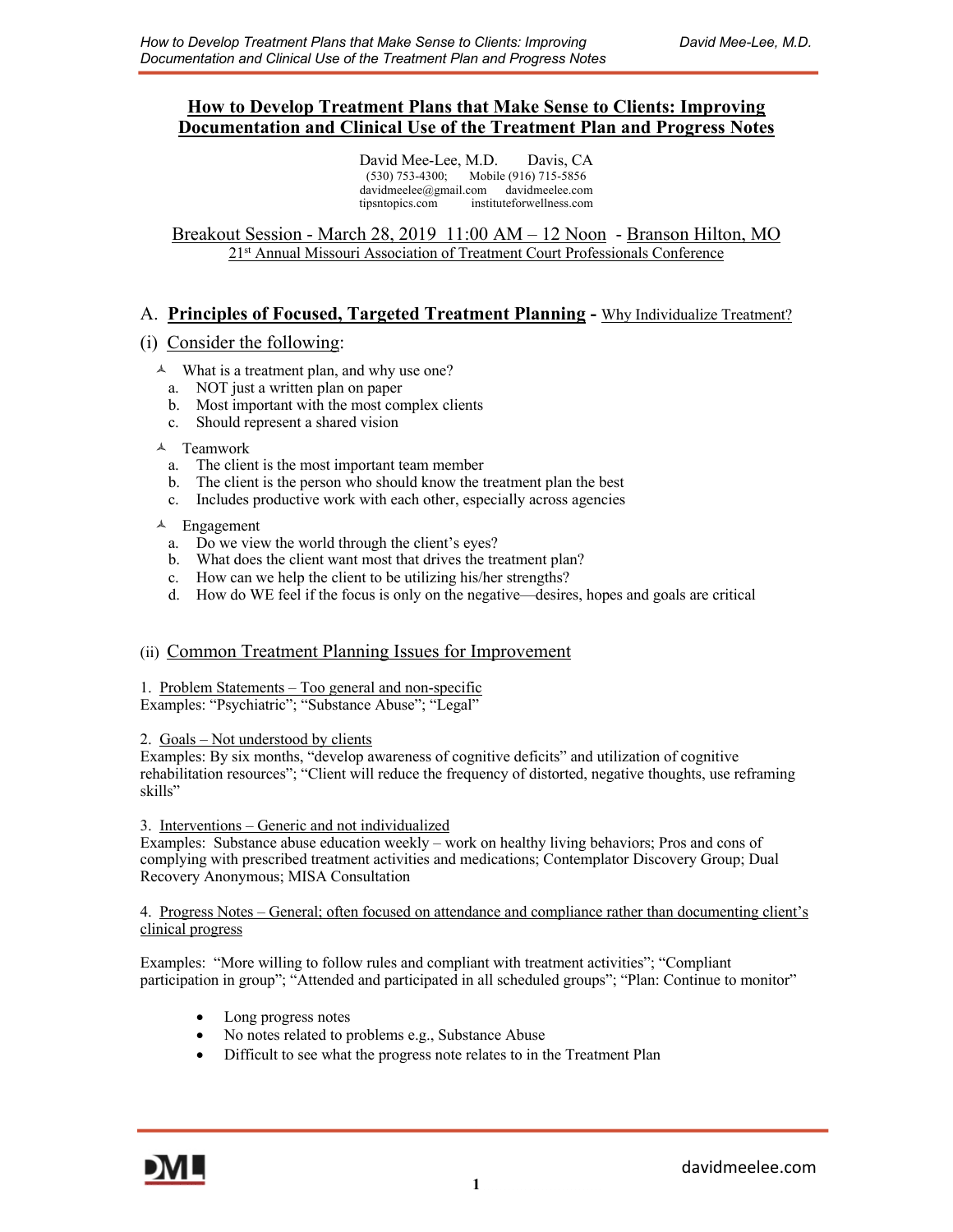# B. **Engaging the Participant in Collaborative Care**

1. Three aspects of the therapeutic alliance ((Miller, William R; Rollnick, Stephen (2013): "Motivational Interviewing - Helping People Change" Third Edition, New York, NY. Guilford Press. p. 39): (a)

(b)

(c)

2. Stages of Change - Transtheoretical Model of Change (Prochaska and DiClemente)

Pre-contemplation: not yet considering the possibility of change although others are aware of a problem; not actively interested in change; seldom appear for treatment without coercion; could benefit from non-threatening information to raise awareness of possible "problem" & possibilities for change.

Contemplation: ambivalent, undecided, vacillating between whether he/she really has a "problem" or needs to change; wants to change, but this desire exists simultaneously with being satisfied with the status quo; may seek professional advice to get an objective assessment; motivational strategies useful at this stage, but aggressive or premature confrontation provokes strong discord and defensive behaviors; many Contemplators have indefinite plans to take action in the next six months or so.

Preparation: takes person from decisions made in Contemplation stage to the specific steps to be taken to solve the problem in the Action stage; increasing confidence in the decision to change; certain tasks that make up the first steps on the road to Action; most people planning to take action within the very next month; making final adjustments before they begin to change their behavior.

Action: specific actions intended to bring about change; overt modification of behavior and surroundings; most busy stage of change requiring the greatest commitment of time and energy; care not to equate action with actual change; support and encouragement still very important to prevent drop out in readiness to change.

Maintenance: sustain the changes accomplished by previous action and prevent relapse; requires different set of skills than were needed to initiate change; consolidation of gains attained; not a static stage and lasts as little as six months or up to a lifetime; learn alternative coping and problem-solving strategies; replace problem behaviors with new, healthy life-style; work through emotional triggers of relapse.

Relapse and Recycling: expectable, but not inevitable setbacks; avoid becoming stuck, discouraged, or demoralized; learn from relapse before committing to a new cycle of action; comprehensive, multidimensional assessment to explore all reasons for relapse.

Termination: this stage is the ultimate goal for all changers; person exits the cycle of change, without fear of relapse; debate over whether certain problems can be terminated or merely kept in remission through maintenance strategies.

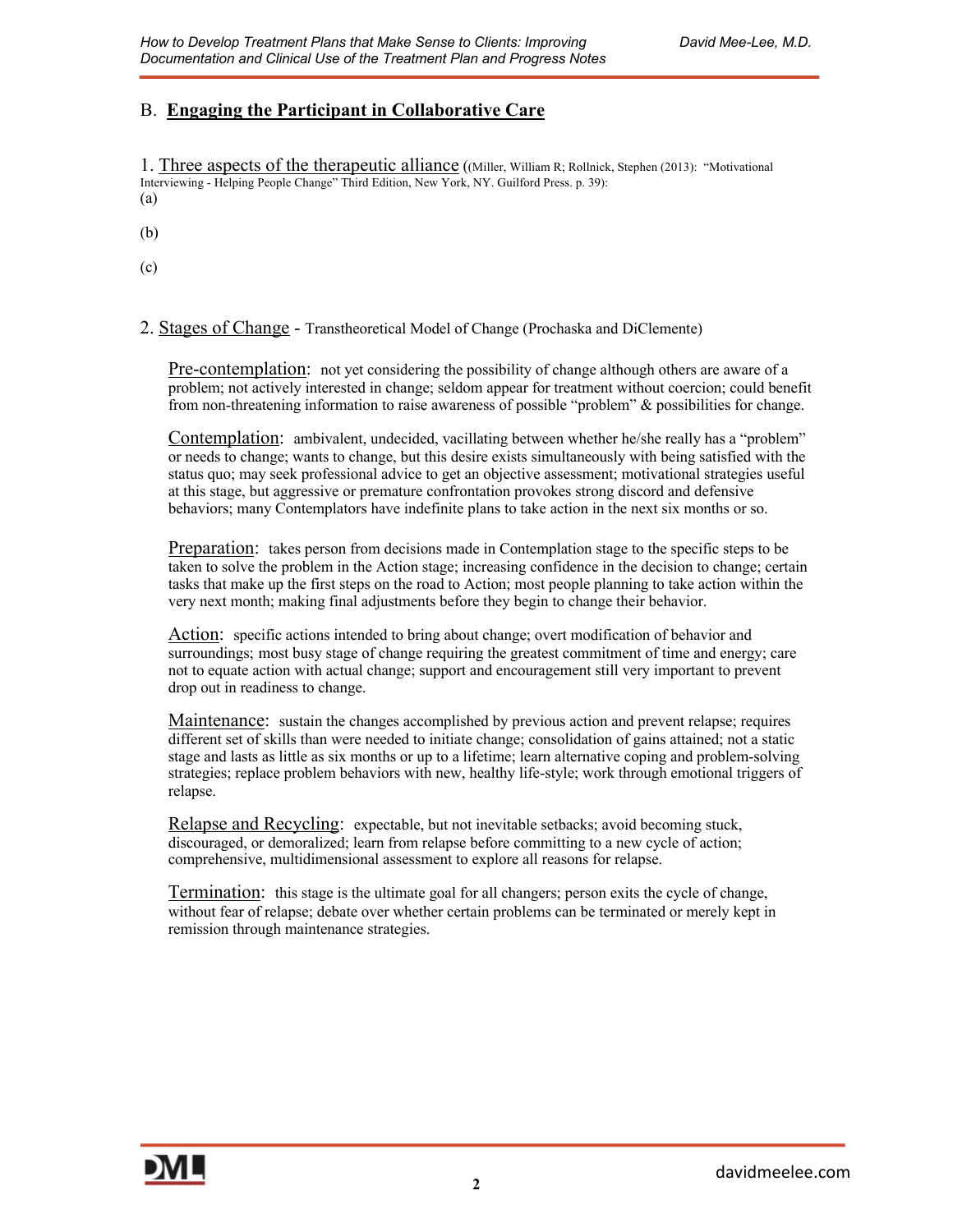### C. **Developing the Treatment Contract** *(The ASAM Criteria* 2013*,* page 58)

### Client Clinical Assessment Treatment Plan What? What does client want? What does client need? What is the Tx contract? Why? Why now? Why? What reasons are Is it linked to what client What's the level of revealed by the assessment wants? commitment? data? How? How will s/he get there? How will you get him/her to Does client buy into the accept the plan? link? Where? Where will s/he do this? Where is the appropriate Referral to level of care setting for treatment? What is indicated by the placement criteria? When? When will this happen? When? How soon? What is the degree of How quickly? What are realistic expectations? urgency?<br>
How badly does s/he What are milestones in the What is the process? How badly does s/he What are milestones in the want it? process? The process process is the expectations what are the expectations of the referral?

### D. **Measurement-Based Practice (Feedback Informed Treatment)**

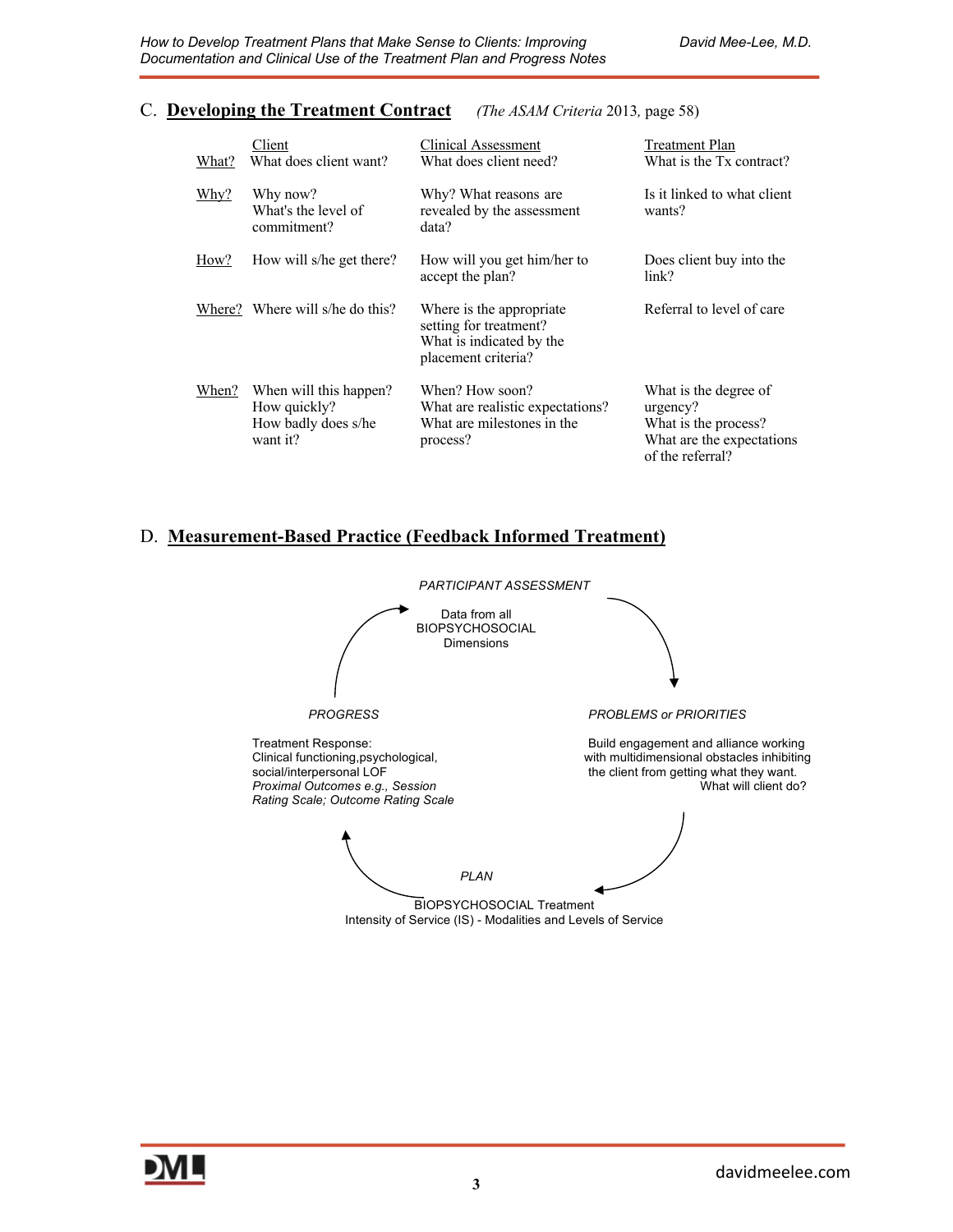

*(The ASAM Criteria* 2013*,* p 124)

# E. **Guidelines for Defining and Writing Problems**

- \* counterproductive attitudes 3 I's: irrelevant; irritating; insurance-driven
- \* productive attitudes 3 C's: concentrate treatment; communicate; cont.-of-care
- \* problem identification "2x4":
	- A Appropriate to diagnosis (gambling, addiction and/or mental health);
	- A Achievable: time, place, person
	- B Brief; B Behavioral
	- C Care: level of care e.g. acute-care oriented, time, place, person;
	- C Caring: expressed in accepting, non judgmental words
	- D Different: for each patient; what different strategy; time, place, person;
	- D Dimension: which of the multidimensional assessment areas does this problem address e.g. Dimension 1
	- \* *What Made Me Say That?*